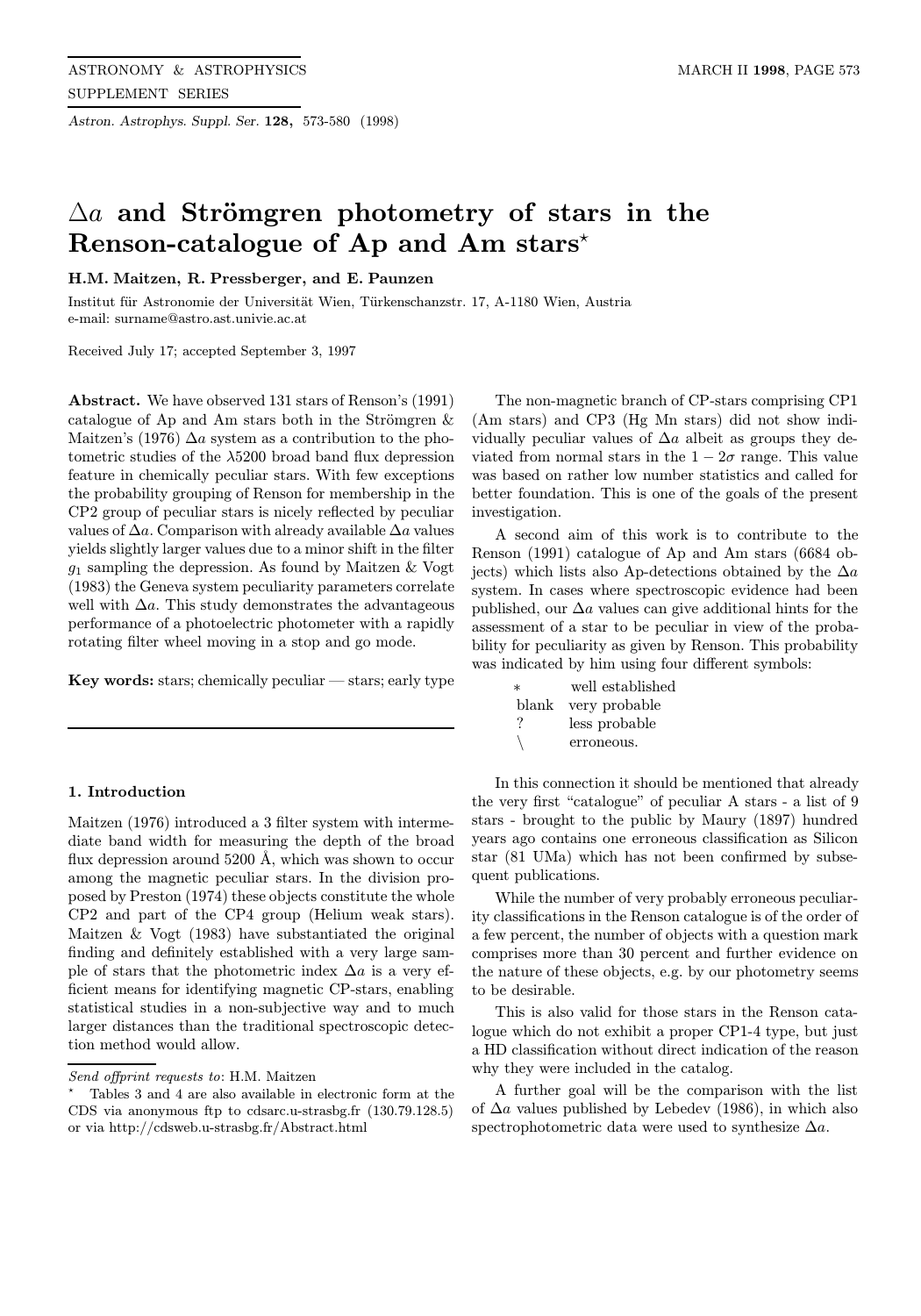Helpful and clarifying will be the comparison with the peculiarity parameters of the Geneva system derived from the catalogue of Rufener (1988).

Since about 20 percent of our programme stars lack photometry in the Strömgren system (which we need for deriving  $\Delta a$  values) we have included such measurements. As a consequence, we have measured both standard and programme stars in 6 filters:  $uvbyq_1q_2$ , using a novel photometer with a rapidly rotating filter wheel in stop and go motion. This instrumentation has been devised to enable photometric measurements also under non-excellent weather conditions.

Table 1. Used filter system

| Filter              | $\lambda_{\rm C}$  nm | $HW$  nm | $T_{\rm max}$ [%] | type            |
|---------------------|-----------------------|----------|-------------------|-----------------|
| $\mathbf{u}$        | 352.6                 | 16.0     | 42                | Schott UV-DAD   |
| $\boldsymbol{\eta}$ | 410.1                 | 21.4     | 43                | Schott DMZ      |
| h                   | 467.0                 | 19.5     | 63                | Schott DMZ      |
| $g_1$               | 501.7                 | 11.0     | 82                | Anders, Germany |
| $g_2$               | 521.2                 | 12.0     | 82                | Anders, Germany |
| $\boldsymbol{y}$    | 547.3                 | 18.8     | 58                | Schott DMZ      |

#### 2. Observations and reduction

The measurements were carried out at the 1 m telescope of the Purgathofer Observatory (Klosterneuburg, N/W of Vienna) by one of us (RP). The photometer includes an EMI 6256B photomultiplier Peltier cooled and operated at 1170 V, and a rapidly rotating filter wheel which nevertheless stops for 60 milliseconds at each filter and moves during 20 milliseconds to the next one. Thus, one turn of the filter wheel takes nearly half a second (480 milliseconds). Since the individual integrations of usually 200 turns of the wheel were coadded in each filter, the results should be practically simultaneous.

The filter set is presented in Table 1. A detailed description of the photometer has been given by Pressberger & Stoll (1993). Because of the bright sky of nearby Vienna a rather narrow diaphragm of  $7^{\prime\prime}$  was used. Therefore, special care was taken to recenter the star under observation at the beginning of each series (lasting about 100 seconds). The programme stars were observed only on one night each, usually by two sets of filter measurements, but sometimes also 3 and very rarely 4 sets. The dead time correction was 65 nanoseconds.

In what follows we will present all photometric values in the Strömgren and  $\Delta a$  systems in units of 0.001 mags.

Table 2 contains the list of observing nights with average external accuracies of the Strömgren parameters and  $\Delta a$  (for non-peculiar stars) together with the zero points of the normality line. The external errors were derived from the differences of observed and published Strömgren

indices. It is very instructive to notice that the average nightly scatter of  $\Delta a$  values for non-CP2 stars (= practically normal stars where the small number of deviating cases among the other groups discussed below was disregarded) on 9 nights is smaller than 4 mmags and only on 4 nights between 4 and 5 mmags. This accuracy is nearly identical with that obtained by Maitzen (1976) in his introductory paper on  $\Delta a$  photometry where he could rely on the excellence of the Chilean Atacama dessert sky (albeit in traditional photometric observing mode). The obviously larger average errors in the Strömgren parameters are due both to their definition (implying the influence of atmospheric extinction not present in  $\Delta a$ ) and to the error level contained in the published values. In some cases intrinsic variability may also have contributed to this aspect. Table 3 lists the differences of the published Strömgren indices and our own values. Figure 1 shows the histogram for the  $\Delta(b - y)$  values for which we obtain a standard deviation of 6.8 mmags from a Gaussian fit for 110 stars. Since according to Table 2 different average night deviations have been obtained, it is not surprising that the histogram is not perfectly approximated by a Gaussian distribution. For the  $\Delta m_1$  values we calculate 7.1 mmags as standard deviation for 109 stars (we discard the deviating value for HD 209711 discussed below). For the case of the  $c_1$  parameter we derive 9.5 mmags (again for 110) stars). The  $\Delta a$  values yield a much better Gaussian fit with corresponding standard deviation of only 3.1 mmags.

Table 4 exhibits the results of our Strömgren and  $\Delta a$ photometry together with their mean errors (i.e. internal precision based on the individual observations during the relevant night).

The  $\Delta a$  values were obtained as usual by forming the difference between the observed a-value and the  $a_0$ -value of the normality line at the same  $b - y$  as the concerning star. The normality line, i.e. the locus of non-peculiar stars in the a vs.  $b - y$  diagram, could be represented by a straight line with essentially constant slope but slightly varying zero point  $a_i$  (see Table 2).

The individual normality lines can thus be represented by:

$$
a_0 = a_i + 0.115(b - y).
$$

The parameters of those normality lines were fixed by measurements of a sample of 12 non-peculiar stars. As explained below, the majority of Am, HgMn and He abnormal stars line up very closely to the normality lines and thus reinforce the determination of the null-line of peculiarity.

Our sample of peculiar stars can be characterized by the following criteria:

– From mechanical reasons the upper declination limit was set to 70◦. From reasons concerning airmass and the southern sky illumination by the city of Vienna we set a lower limit to declination at 0◦.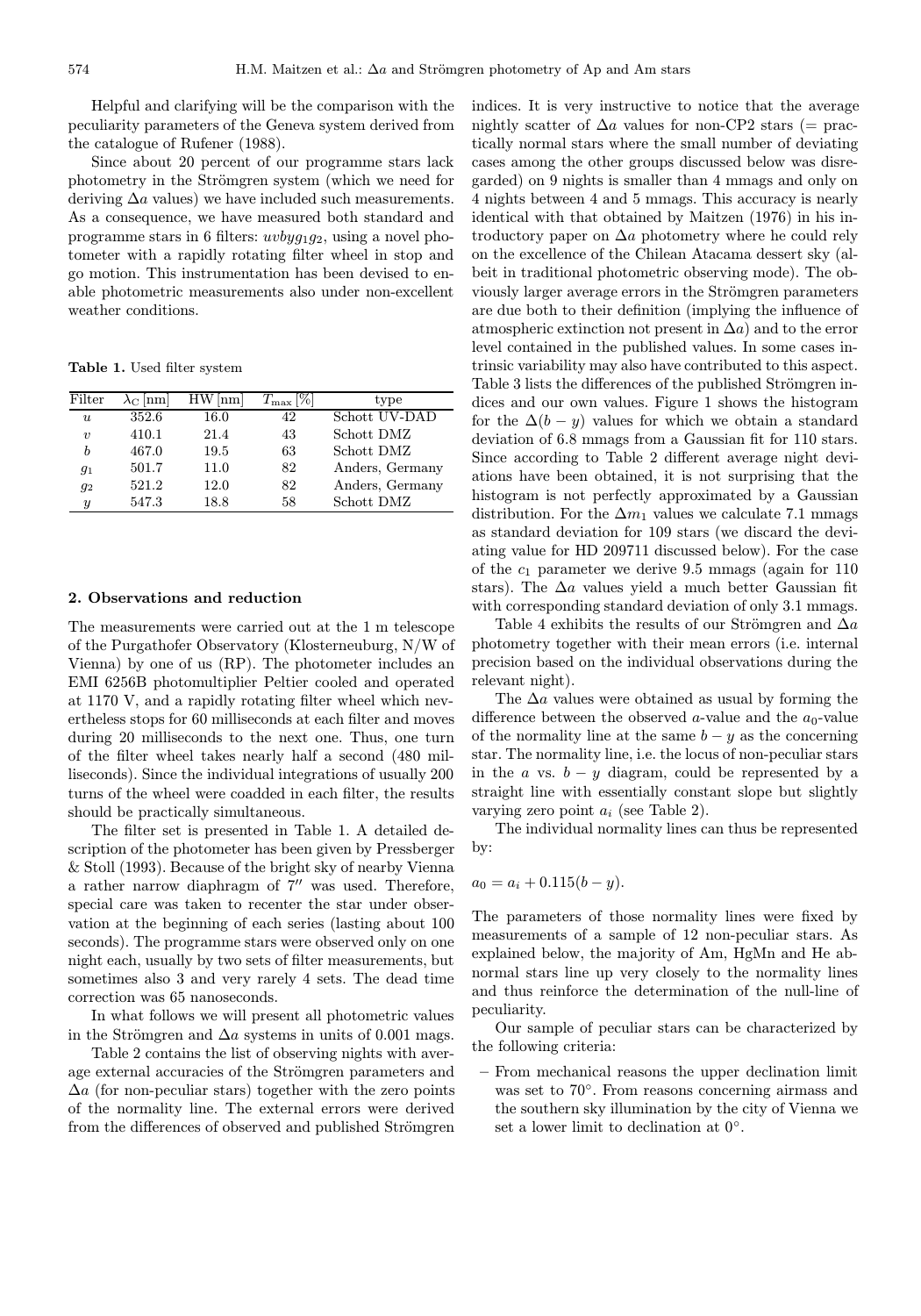Table 2. Observing log with the estimated errors for all nights

| night          | yymmdd | $a_i$          | $\sigma(b)$<br>y) | $\sigma(m_1)$ | $\sigma(c_1)$ | $\Delta a$ |
|----------------|--------|----------------|-------------------|---------------|---------------|------------|
|                |        |                |                   |               |               |            |
| 1              | 930320 | $\Omega$       | 10.5              | 7.4           | 7.7           | $3.7\,$    |
| $\overline{2}$ | 930416 | 0              | 6.8               | 7.0           | 4.6           | 3.1        |
| 3              | 930420 | $\overline{2}$ | 7.3               | 8.9           | 8.3           | 4.9        |
| $\overline{4}$ | 940403 | 5              | 9.7               | 6.3           | 12.3          | 4.1        |
| 5              | 940407 | 11             | 8.4               | 5.8           | 13.3          | 2.3        |
| 6              | 940420 | 11             | 5.2               | 9.3           | 9.3           | 3.7        |
| 7              | 940503 | 11             | 5.5               | 8.3           | 9.0           | 3.5        |
| 8              | 940513 | 9              | 16.5              | 10.2          | 14.4          | 5.0        |
| 9              | 940601 | 5              | 5.0               | 13.9          | 19.4          | 4.4        |
| 10             | 940929 | 12             | 10.3              | 14.2          | 11.3          | 2.3        |
| 11             | 941009 | 12             | 4.5               | 8.1           | 7.7           | 3.7        |
| 12             | 941010 | 12             | 6.5               | 10.0          | 18.6          | $3.3\,$    |
| 13             | 941025 | 5              | 5.1               | 11.9          | 20.8          | 2.6        |
| 14             | 941201 | 8              | 6.2               | 11.0          | 32.3          | 4.6        |

– The brightness limits were 4 and 8 mags.

– The 131 objects of our programme are distributed in R.A. from 7h42m to 13h40m (82 stars) and from 19h04m until 22h27m (49 stars). All types of objects from the Renson catalogue were regarded as potential objects of this programme, and the actual observing conditions were the main reason for the definite choice of objects in the R.A. interval mentioned.

Reddening corrections in  $b-y$  had to be applied only to very few stars of our sample in order to obtain intrinsic  $\Delta a$ values. We derived the following intrinsic  $(b - y)_0$  values: for the Silicon stars HD 179527 and HD 204815 −37 and −24, resp.,

- for the Hg Mn star HD 178065  $-42$ ,
- for the He wk star HD  $212454 70$  and

for the He str star HD 209339 −117.

Table 3. Comparison of our photometry with the literature

| <b>RNS</b> | НD    | $\Delta b$<br>$-y$ | $\Delta m_1$ | $\Delta c_1$ |
|------------|-------|--------------------|--------------|--------------|
| 17470      | 63312 | $-16$              | $-2$         | 6            |
| 18200      | 66068 | $-8$               | 4            | -6           |
| 18950      | 68457 | $-2$               | $-7$         | $-3$         |
| 18990      | 68542 | $-4$               | 8            | 24           |
| 19050      | 68703 | $-3$               | 13           | -6           |
| 19060      | 68725 | $-16$              | $-1$         | 4            |
| 19260      | 69682 | $-8$               | 8            | 0            |
| 19550      | 70826 | 13                 | 0            | $-7$         |
| 19750      | 71534 | 4                  | -9           | $-15$        |
| 19850      | 71866 | 10                 | $-20$        | $-15$        |
| 19950      | 72208 | 6                  | 0            | $-3$         |

Note to Table 3.:

The full content of this Table is available from one of the authors (HMM) or via Simbad.



Fig. 1. Histogram for all  $\Delta(b - y)$  values from Table 3

#### 3. Results and discussion

#### 3.1. CP2-stars

For this group and the other peculiarity groups we decided to present the results graphically in such a way that the original a-values rather than the  $\Delta a$  values were used. Since the slope of the normality line is a constant as described above we had only to choose a zero point for the a-values, which we set to 0 for  $b - y = 0$ .

Figure 2 exhibits the diagram a vs.  $b - y$  for the 24 stars of our sample which according to Renson (1991) are CP2 stars, thus magnetic peculiar stars of the upper main sequence. In order to show the effect of Renson's grouping in 4 probability classes we have chosen different symbols for them. We notice that all stars with at least 3 standard deviations above the normality line are in his categories "well established" or "very probable". Only one star with question mark is obviously significantly above the line: HD 204411 with  $\Delta a = 19$ , very similar to the result of Maitzen & Seggewiss (1980) with  $\Delta a = 16$ . The erroneous attribution of CP2 character for HD 118214 is reflected by its completely normal photometric behaviour ( $\Delta a = 3$ ).

Comparison with Maitzen (1976) is possible for three cases. In the sense this work minus Maitzen (1976) the dif-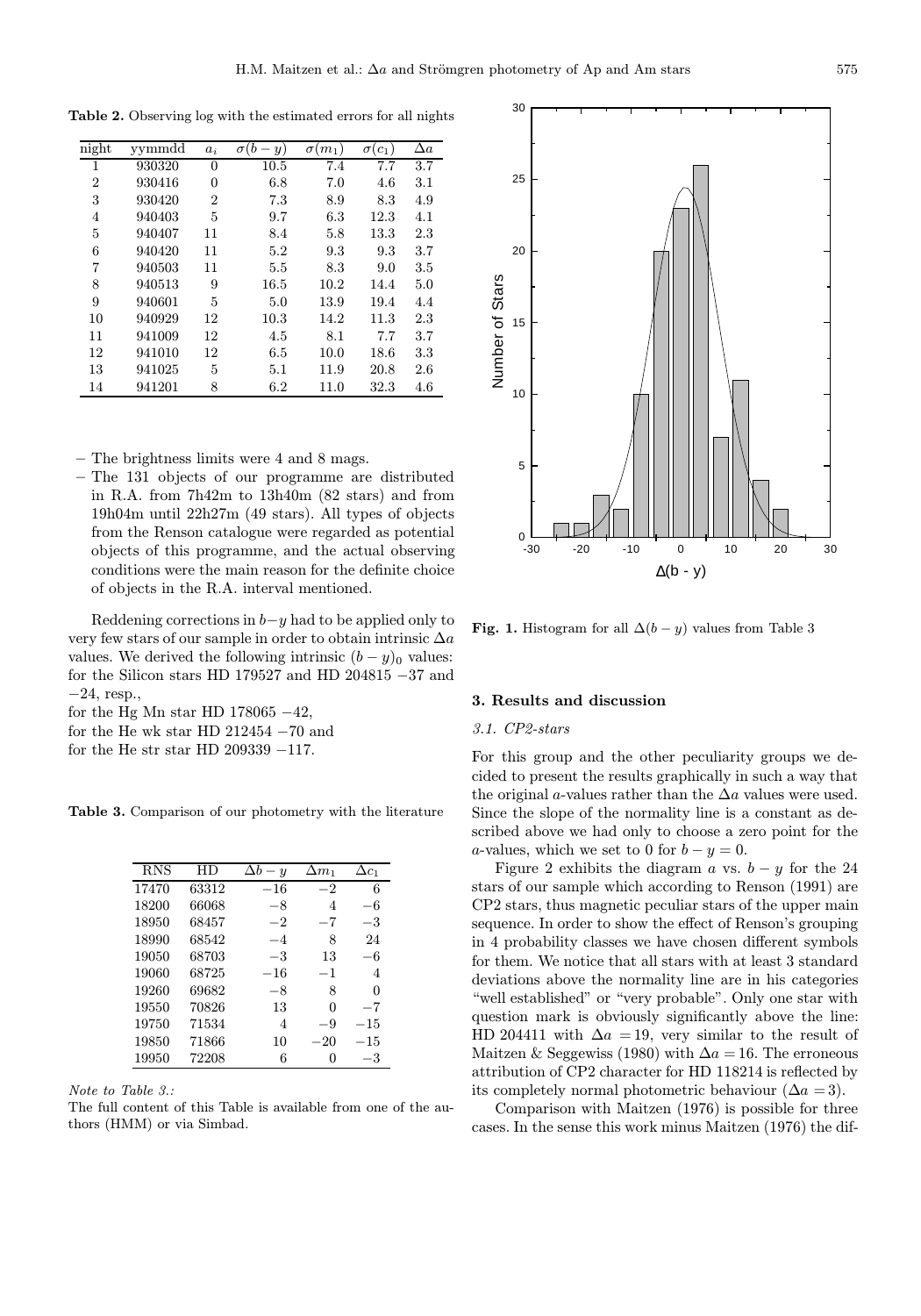Table 4. a. Programme stars

| $\overline{CP}$  | night                     | <b>RNS</b>     | HD             | $\text{mag}_V$ | $\overline{b}-y$  | m.e.                    | $m_1$     | m.e.                    | $\mathfrak{c}_1$ | m.e.                    | $\Delta a$              | m.e.                         | Spt.                        |
|------------------|---------------------------|----------------|----------------|----------------|-------------------|-------------------------|-----------|-------------------------|------------------|-------------------------|-------------------------|------------------------------|-----------------------------|
| $\mathbf{1}$     | $\mathbf{1}$              | 15290?         | 56152          | 7.0            | 25                | $\overline{4}$          | 189       | 6                       | 1063             | 7                       | $-1$                    | $\overline{3}$               | $A1-A2$                     |
| $\mathbf{1}$     | $\mathbf{1}$              | 17080          | $62257\,$      | $7.6\,$        | 78                | $\,2$                   | 222       | $\mathbf{1}$            | 1001             | $\boldsymbol{9}$        | $\bf 5$                 | $\mathbf{1}$                 | $A4-A9$                     |
| $\mathbf{1}$     | $\mathbf{1}$              | 17470?         | 63312          | $7.1\,$        | $86\,$            | $\boldsymbol{4}$        | 222       | 6                       | 948              | $\,6\,$                 | $\,4\,$                 | $\overline{7}$               | $A2-$                       |
| $\mathbf{1}$     | $\overline{4}$            | 18200          | 66068          | $7.0\,$        | $202\,$           | $\mathbf{1}$            | 228       | 3                       | 686              | 4                       | $\bf 5$                 | $\mathbf{1}$                 | $A2-F3$                     |
| $\mathbf{1}$     | $\,4\,$                   | $18580^{\ast}$ | 67317          | $7.9\,$        | 171               | $\boldsymbol{9}$        | 247       | 6                       | 710              | $\overline{2}$          | $\,6\,$                 | $\overline{4}$               | $A2-F2$                     |
| $\mathbf{1}$     | $\mathbf{1}$              | 18950?         | 68457          | $6.5\,$        | $123\,$           | $1\,$                   | 180       | 4                       | 1026             | 3                       | $\boldsymbol{0}$        | $\mathbf{1}$                 | $A7-$                       |
| $\,1$            | $\,4\,$                   | 18990          | 68542          | $7.6\,$        | 268               | $\,6$                   | $265\,$   | 3                       | 645              | $\bf 5$                 | $-{\bf 2}$              | $\overline{4}$               | $\rm F3\text{-}F7$ $\rm Sr$ |
| $\mathbf{1}$     | $\mathbf{1}$              | 19050?         | 68703          | $6.4\,$        | 177               | $\overline{2}$          | 208       | $\overline{4}$          | 819              | $\,2$                   | $\,4\,$                 | $\overline{2}$               | A8-DD                       |
| $\mathbf{1}$     | $\,4\,$                   | 19060          | 68725          | $6.7\,$        | $252\,$           | $\,7$                   | $\,204$   | 3                       | 706              | $13\,$                  | $-1$                    | 3                            | $\rm F2\text{-}F6$          |
| $\mathbf{1}$     | $\mathbf{1}$              | 19260?         | 69682          | $6.5\,$        | 185               | $\overline{4}$          | 194       | $\bf 5$                 | 707              | $\overline{4}$          | $-6\,$                  | 5                            | ${\rm F0}\text{-}$ DD       |
| $\mathbf{1}$     | $\bf 4$                   | 19550          | 70826          | $7\ 3$         | 390               | $\overline{0}$          | $245\,$   | $\,2$                   | 634              | $13\,$                  | $-7$                    | $\overline{2}$               | $A3-F8$                     |
| $\mathbf 1$      | $\bf 4$                   | 19750          | $71534\,$      | $7.0\,$        | 397               | $\bf 5$                 | $260\,$   | $\bf 5$                 | 577              | $\,2$                   | $\overline{2}$          | 3                            | $F2-F9$                     |
| $\,2$            | $\,4\,$                   | $19850*$       | 71866          | $6.8\,$        | $\,4\,$           | $\overline{2}$          | $\bf 284$ | $\bf 5$                 | 838              | $10\,$                  | $60\,$                  | $\overline{4}$               | A1 EuSrSi                   |
| $\sqrt{3}$       | $\,4\,$                   | 19950?         | 72208          | $6.8\,$        | $-18\,$           | $\overline{2}$          | $131\,$   | $\bf 5$                 | 893              | $\,8\,$                 | $\overline{2}$          | 9                            | B9 MnHg                     |
| $\mathbf{1}$     | $\,4\,$                   | 19970          | 72280          | $7.6\,$        | $-1\,$            | $\overline{4}$          | 185       | $\,2$                   | 1043             | $12\,$                  | $12\,$                  | $\,6$                        | $A9-F1$                     |
| $\mathbf{1}$     | 4                         | 20170          | 72792          | 7.6            | 216               | 12                      | 240       | 3                       | 698              | $\boldsymbol{9}$        | $\boldsymbol{0}$        | 3                            | F0 DD                       |
| $\mathbf{1}$     | $\mathbf{1}$              | 20220?         | 72942          | $7.5\,$        | $68\,$            | $\,2$                   | 204       | $\,3$                   | 1041             | $11\,$                  | $-12\,$                 | $\boldsymbol{9}$             | $A2-$                       |
| $\mathbf{1}$     | $\mathbf{1}$              | 20450          | 73618          | $7.3\,$        | $\boldsymbol{93}$ | $\sqrt{3}$              | $\bf 234$ | $\,2$                   | 970              | $14\,$                  | $\,1\,$                 | 3                            | $A3-F0$                     |
| $\mathbf{1}$     | $\mathbf{1}$              | 20460          | 73619          | $7.5\,$        | 133               | $\boldsymbol{4}$        | 238       | $\overline{2}$          | 829              | $13\,$                  | $\boldsymbol{0}$        | $\overline{7}$               | $A3-F2$                     |
| $\mathbf{1}$     | $\bf 5$                   | 20480          | 73666          | $6.6\,$        | $-8\,$            | $\mathbf{1}$            | 174       | $\boldsymbol{0}$        | 1097             | $\boldsymbol{0}$        | $\mathbf{1}$            | $\mathbf{1}$                 | $A1-$                       |
| $\mathbf{1}$     |                           | 21540          | 76461          | $6.9\,$        | 158               | $\,3$                   | $245\,$   |                         | 753              | $\bf 5$                 | $\,4\,$                 | $\mathbf{1}$                 | $A5-F3$                     |
| $\sqrt{3}$       | $\bf 5$<br>$\overline{5}$ | 21860*         |                | $5.5\,$        | $-23\,$           | $\sqrt{2}$              | 133       | 3<br>$\,2$              |                  |                         |                         | $\mathbf{1}$                 |                             |
|                  | $\bf 5$                   | 22010          | 77350<br>77745 |                | $142\,$           | $\,6$                   |           | $\,3$                   | 1012<br>818      | $\boldsymbol{2}$        | $\mathbf{1}$<br>$\bf 5$ |                              | B9 SrCrHg                   |
| $\mathbf{1}$     |                           |                |                | $6.9\,$        |                   |                         | $245\,$   |                         |                  | $\,1$                   |                         | $\mathbf{1}$<br>$\mathbf{1}$ | $A4-F3$                     |
| $\mathbf{1}$     | $\bf 5$                   | $22160*$       | 78209          | $4.5\,$        | 160               | $\,3$<br>$\overline{2}$ | 236       | $\,1$                   | 770              | $\boldsymbol{0}$        | $\boldsymbol{0}$        |                              | $A2-F3$                     |
| $\sqrt{3}$       | $\bf 5$                   | 22170*         | 78316          | $5.3\,$        | $-35\,$           |                         | 112       | $\sqrt{2}$              | 583              | 16                      | $\mathbf{1}$            | $\mathbf{1}$                 | B8 MnHg                     |
| $\mathbf{1}$     | $\bf 5$                   | $22190^{\ast}$ | 78362          | $4.6\,$        | $213\,$           | $\boldsymbol{0}$        | $\bf 244$ | $\overline{2}$          | 720              | $\,1\,$                 | $\boldsymbol{0}$        | $\overline{2}$               | $A5-F6$                     |
| $\mathbf{1}$     | $\bf 5$                   | 22420?         | 79066          | $6.3\,$        | $202\,$           | 6                       | 167       | 4                       | 609              | 10                      | $-16\,$                 | $\mathbf{1}$                 | A9-DD                       |
| $\sqrt{4}$       | $\bf 5$                   | $22480^{\ast}$ | 79158          | $5.3\,$        | $-63\,$           | $\overline{4}$          | 128       | 5                       | 575              | $\,2$                   | 31                      | 3                            | $\rm B9~\rm Hewk$           |
| $\ddot{?}$       | $\bf 5$                   | 22540?         | 79439          | $4.8\,$        | $121\,$           | $\,3$                   | $200\,$   | $\boldsymbol{2}$        | 897              | $\bf 5$                 | $-{\bf 2}$              | $\mathbf{1}$                 | ${\bf A6}$                  |
| $\sqrt{4}$       | $\,6$                     | 22550?         | 79469          | $\!.9$         | $-35\,$           | $\overline{2}$          | 139       | $\mathbf{1}$            | 969              | $\bf 5$                 | $-{\bf 2}$              | $\overline{0}$               | ${\rm A0~Hewk}$             |
| $\mathbf{1}$     | 6                         | 23320          | 82030          | $6.9\,$        | 147               | 6                       | 239       | 6                       | 784              | 7                       | $-6\,$                  | $\,7$                        | $A0-$                       |
| $\mathbf{1}$     | $\,6\,$                   | 23370          | 82191          | $6.6\,$        | 42                | $\sqrt{3}$              | 191       | $\,1$                   | 989              | $\,6\,$                 | $\sqrt{3}$              | $\mathbf{1}$                 | $A1-F0$                     |
| $\mathbf{1}$     | $6\phantom{.}6$           | 23930          | 83886          | $6.5\,$        | $50\,$            | $\overline{2}$          | 206       | $\,2$                   | 1015             | $\overline{4}$          | $\sqrt{3}$              | $\mathbf{1}$                 | $A3-$                       |
| $\mathbf{1}$     | 6                         | 24280?         | 85040          | $6.1\,$        | $152\,$           | $\boldsymbol{9}$        | $210\,$   | $\overline{\mathbf{4}}$ | 923              | $\mathbf{1}$            | $\sqrt{3}$              | $\overline{4}$               | $A7-$                       |
| $\ddot{?}$       | $\,6\,$                   | 24410?         | $85504\,$      | $6.0\,$        | $-22$             | $\boldsymbol{0}$        | 134       | $\overline{4}$          | 1043             | $\bf 4$                 | $\sqrt{3}$              | $\boldsymbol{0}$             | A1                          |
| $\,2$            | $\,6$                     | 24690?         | 86274          | $6.6\,$        | $-29\,$           | 6                       | 124       | $\boldsymbol{9}$        | $1029\,$         | 3                       | $\,6$                   | $\overline{2}$               | ${\rm A0~Si}$               |
| $\mathbf{1}$     | 6                         | $24750\,$      | 86516          | $6.6\,$        | 109               | $1\,$                   | 224       | $\,6\,$                 | $871\,$          | $\overline{\mathbf{4}}$ | $-1$                    | $\overline{2}$               | $A2-$                       |
| $\mathbf{1}$     | $\,6\,$                   | 24820          | 86902          | $7.2\,$        | 166               | $\bf 5$                 | 236       | 16                      | 741              | 18                      | $-3\,$                  | $\overline{7}$               | $A0-$                       |
| $\mathbf{1}$     | 6                         | 25190?         | 88022          | $6.7\,$        | 347               | $\,7$                   | 188       | 9                       | 772              | 3                       | $-1$                    | 3                            | $A2-F$                      |
| $\overline{3}$   | $\overline{7}$            | 25790*         | 89822          | $4.9\,$        | $-29\,$           | $\mathbf{1}$            | 147       | 1                       | 955              | $\overline{2}$          | $\,6\,$                 | 1                            | A0 HgSiSr                   |
| $\boldsymbol{2}$ | $\,7$                     | 25890*         | 90044          | $6.0\,$        | $-70\,$           | $\bf 5$                 | 223       | $10\,$                  | 911              | $24\,$                  | $65\,$                  | 4                            | B9 SiCrSr                   |
| $\boldsymbol{2}$ | $\overline{\mathbf{7}}$   | 26010*         | 90569          | $6.0\,$        | $-44\,$           | 6                       | 182       | $\mathbf{1}$            | 940              | $\overline{2}$          | $36\,$                  | 5                            | A0 SrCrSi                   |
| $\mathbf{1}$     | $\overline{7}$            | 26120          | 90931          | $6.9\,$        | $197\,$           | $\mathbf{1}$            | $229\,$   | $\mathbf{1}$            | $704\,$          | $\boldsymbol{2}$        | $\,6$                   | 1                            | $A8-F3$                     |
| $\boldsymbol{2}$ | $\overline{7}$            | 26760          | 92728          | $5.8\,$        | $-26$             | $\mathbf{1}$            | 149       | 3                       | 1024             | $\mathbf{1}$            | $\overline{4}$          | 0                            | A0 Si                       |
| $\mathbf{1}$     | 7                         | 26790          | 92769          | $5.5\,$        | 104               | 0                       | 189       | $\overline{\mathbf{2}}$ | 897              | $\overline{\mathbf{2}}$ | $\mathbf{1}$            | $\overline{2}$               | $A2-$                       |
| $\mathbf{1}$     | $\overline{7}$            | 27160?         | 93901          | $6.6\,$        | 199               | 1                       | 201       | $\mathbf{1}$            | $720\,$          | $8\,$                   | $\,2$                   | $\mathbf{1}$                 | $A5-$                       |
| $\boldsymbol{2}$ | $\overline{7}$            | 27230?         | 94334          | $4.7\,$        | $-12$             | $\,2$                   | 148       | $\mathbf{1}$            | 1054             | $\overline{\mathbf{2}}$ | 3                       | 3                            | $A1$ Si                     |
| $\mathbf{1}$     | $\,7$                     | 27280?         | 94480          | $6.2\,$        | 183               | $\,2$                   | 202       | 7                       | 887              | $\overline{\mathbf{2}}$ | $\sqrt{3}$              | 1                            | $A5-F3$                     |
| $\mathbf{1}$     | $\overline{7}$            | 27440          | 95256          | $6.4\,$        | $82\,$            | $\,2$                   | 249       | $\mathbf{1}$            | 959              | $\mathbf 5$             | $10\,$                  | $\overline{2}$               | $A1-$                       |
| $\mathbf{1}$     | 3                         | 27470?         | 95310          | $5.1\,$        | 140               | $\mathbf{1}$            | 188       | $\mathbf{1}$            | 1003             | 2                       | $\,2$                   | 1                            | $A7-$                       |
| $\mathbf{1}$     | $\,8\,$                   | 27840          | 96528          | $6.5\,$        | 119               | $\,3$                   | 203       | 9                       | $901\,$          | $\overline{\mathbf{4}}$ | $-{\bf 2}$              | $\boldsymbol{0}$             | $A3-A7$                     |
| $\mathbf{1}$     | $8\,$                     | 28610          | 99302          | $7.3\,$        | 143               | 9                       | 191       | $\bf 5$                 | $804\,$          | $14\,$                  | $-9\,$                  | $\overline{2}$               | $A3-F1$                     |
| $\mathbf{1}$     | $8\,$                     | 28670*         | 99620          | $7.7\,$        | 106               | $\overline{4}$          | 210       | $\boldsymbol{2}$        | 869              | $14\,$                  | $\boldsymbol{0}$        | $\mathbf{1}$                 | $A2-A9$                     |
| $\mathbf 1$      | $\sqrt{3}$                | 28740          | 99859          | $6.3\,$        | $79\,$            | $\,2$                   | 199       | $\overline{2}$          | 928              | $\boldsymbol{2}$        | $-6\,$                  | $\mathbf{1}$                 | $A3-A9$                     |
| 3                | $\sqrt{3}$                | 29210          | 101391         | $6.4\,$        | $-44\,$           | $\boldsymbol{2}$        | 110       | $\boldsymbol{3}$        | 696              | $\overline{\mathbf{4}}$ | $\sqrt{2}$              | $\boldsymbol{2}$             | B9 HgMn                     |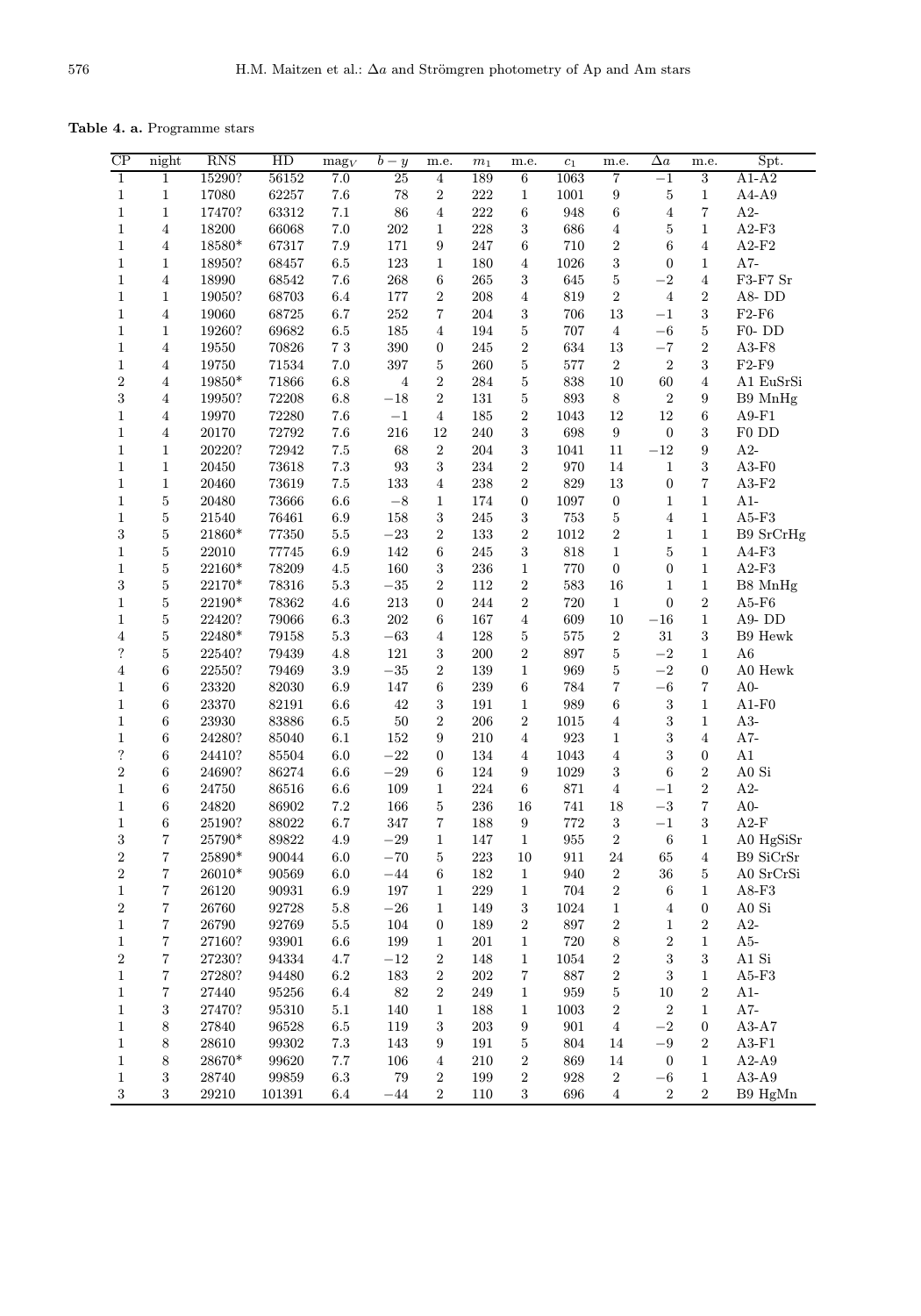Table 4. b. continued

| CP               | night            | <b>RNS</b>           | HD     | $\mathrm{mag}_V$ | $b - y$           | m.e.                    | m <sub>1</sub> | m.e.                    | $\mathfrak{c}_1$   | m.e.                    | $\Delta a$              | m.e.                    | Spt.                       |
|------------------|------------------|----------------------|--------|------------------|-------------------|-------------------------|----------------|-------------------------|--------------------|-------------------------|-------------------------|-------------------------|----------------------------|
| $\overline{1}$   | $\bf 8$          | 29390                | 101968 | 7.9              | 21                | 3                       | 189            | $\mathbf 1$             | 1032               | 16                      | 10                      | $\overline{3}$          | $A0-$                      |
| $\mathbf{1}$     | $\,8\,$          | $29430\,$            | 102056 | $7.0\,$          | $\,29$            | $\mathbf{1}$            | 162            | $\boldsymbol{4}$        | 1065               | 10                      | $-1$                    | $\bf 5$                 | $A2-A7$                    |
| $\mathbf{1}$     | $\sqrt{3}$       | $\boldsymbol{29730}$ | 102942 | $6.2\,$          | $192\,$           | 3                       | $\bf 234$      | $\,4\,$                 | 728                | $\,4\,$                 | $\,6\,$                 | $\mathbf{1}$            | $A3-F4$                    |
| $\overline{2}$   | $\,$ $\,$        | $\boldsymbol{29830}$ | 103498 | $7.0\,$          | $-9\,$            | 3                       | $185\,$        | $\,2$                   | 1008               | 3                       | $\sqrt{46}$             | $\bf 4$                 | A1 CrEuSr                  |
| $\mathbf{1}$     | $\sqrt{3}$       | 30150?               | 104241 | $7.6\,$          | $32\,$            | 3                       | 176            | $\overline{2}$          | $1050\,$           | $\overline{5}$          | $-4$                    | 3                       | A1                         |
| $\mathbf{1}$     | $\,2$            | 30250                | 104513 | $5.2\,$          | $158\,$           | $\overline{2}$          | 192            | $\overline{2}$          | 751                | 3                       | $\mathbf{1}$            | $\boldsymbol{2}$        | $\rm A4\text{-}A9$         |
| 1                | $\,$ $\,$        | $30550\,$            | 105601 | $7.4\,$          | $165\,$           | 10                      | $205\,$        | 17                      | 776                | $\mathbf 5$             | $\overline{4}$          | 6                       | $A2-F2$                    |
| $\mathbf 1$      | $\,2$            | 30930?               | 106887 | 5.7              | $87\,$            | $\mathbf 1$             | 222            | $\,1$                   | 929                | $\overline{5}$          | $\scriptstyle{7}$       | $\,3$                   | $A3-F1$                    |
| 1                | $8\,$            | 31000?               | 107131 | 6.5              | 99                | $\mathbf 5$             | 189            | $\,3$                   | $951\,$            | $\,1\,$                 | $\,2$                   | $\,2$                   | $A3-A7$                    |
| $\mathbf 1$      | $\,$ $\,$        | $31030^{\ast}$       | 107168 | $6.3\,$          | $\rm 97$          | $\overline{2}$          | 249            | $\,3$                   | $929\,$            | $13\,$                  | 18                      | $\overline{2}$          | $A6-F1$                    |
| $\mathbf{1}$     | $\,2$            | 31080?               | 107276 | 6.7              | $110\,$           | $\,8\,$                 | $200\,$        | $\bf 5$                 | 907                | $11\,$                  | $\mathbf 1$             | $\,3$                   | $A3-A7$                    |
| 1                | $\,$ $\,$        | 31210?               | 107655 | $6.2\,$          | $\,1\,$           | $\mathbf{1}$            | 168            | $\bf 5$                 | 1061               | $\,2$                   | $\bf 5$                 | $\mathbf{1}$            | $A1-$                      |
| 1                | $\,2$            | 31320?               | 107966 | $5.2\,$          | $54\,$            | $\overline{2}$          | 174            | $\,6$                   | 1111               | 3                       | $\,6$                   | $\overline{2}$          | $A2-A6$                    |
| $\overline{2}$   | $\boldsymbol{9}$ | $33450^{\ast}$       | 115708 | $7.8\,$          | $164\,$           | 3                       | 194            | $\,2$                   | 766                | 6                       | $\boldsymbol{0}$        | $\bf 4$                 | $A3$ SrEu                  |
| $\overline{4}$   | $\boldsymbol{9}$ | $33470\,$            | 115735 | $5.2\,$          | $-33\,$           | $\mathbf{1}$            | 145            | $\boldsymbol{0}$        | 942                | $\boldsymbol{0}$        | $\,2$                   | $\,2$                   | Hewk Si                    |
| 1                | $\boldsymbol{9}$ | $33550\,$            | 116235 | $5.9\,$          | $52\,$            | $\,1$                   | $206\,$        | $\,2$                   | $980\,$            | $\sqrt{3}$              | $16\,$                  | $\overline{2}$          | $A2-A8$                    |
| $\mathbf{1}$     | $\boldsymbol{9}$ | $33560\,$            | 116303 | 6.4              | 160               | $\,1$                   | 178            | $\sqrt{2}$              | 848                | $\sqrt{3}$              | $-3\,$                  | $\sqrt{2}$              | $A5-A9$                    |
| 1                | $\boldsymbol{9}$ | $33610\,$            | 116542 | $7.1\,$          | $130\,$           | $\overline{2}$          | 227            | $\mathbf{1}$            | 866                | 20                      | $\boldsymbol{9}$        | $\mathbf{1}$            | $A3-$                      |
| $\mathbf 1$      | $\boldsymbol{9}$ | 33660*               | 116657 | $4.0\,$          | $60\,$            | $\mathbf{1}$            | 234            | $\,1$                   | 930                | $\,2$                   | $10\,$                  | $\mathbf{1}$            | $A1-A7$                    |
| $\ddot{?}$       | $\boldsymbol{9}$ | $33850\,$            | 117361 | $6.4\,$          | $254\,$           | $\boldsymbol{0}$        | 176            | $\,2$                   | $599\,$            | 3                       | $-6\,$                  | $\,2$                   | $\rm F1~Sr$                |
| $\overline{2}$   | $\boldsymbol{9}$ | $34020*$             | 118022 | $4.9\,$          | $-14\,$           | $\,6\,$                 | 230            | $\,2$                   | 942                | $10\,$                  | $51\,$                  | $\boldsymbol{0}$        | A2 CrEuSr                  |
| $\overline{2}$   | $\boldsymbol{9}$ | $34080\backslash$    | 118214 | $5.6\,$          | $-9\,$            | 3                       | 158            | $\sqrt{2}$              | $1007\,$           | $\,2$                   | $\,3\,$                 | $\mathbf{1}$            | ${\rm A0~Si}$              |
| $\ddot{?}$       | $\boldsymbol{9}$ | 34270?               | 118623 | $4.8\,$          | $153\,$           | $\mathbf 1$             | $175\,$        | $\mathbf 1$             | 906                | $\overline{5}$          | $\mathbf 1$             | $\mathbf 1$             | $\rm A8$                   |
| $\mathbf{1}$     | $\boldsymbol{9}$ | $34380\,$            | 119082 | $7.4\,$          | $146\,$           | $\mathbf 1$             | 232            | $\sqrt{3}$              | 757                | $\overline{7}$          | $\,8$                   | $\bf 4$                 | $A3-F0$                    |
| $\overline{2}$   | $\boldsymbol{9}$ | 34410*               | 119213 | $6.3\,$          | $36\,$            | 3                       | 248            | $\,8\,$                 | 864                | $\overline{\mathbf{7}}$ | $26\,$                  | $\,2$                   | A3 SrCr                    |
| $\ddot{?}$       | $\boldsymbol{9}$ | 34540?               | 119765 | $6.0\,$          | $-3\,$            | 3                       | 177            | $\sqrt{4}$              | 1039               | 3                       | $\mathbf{1}$            | $\,2$                   | A1                         |
| $\overline{2}$   | $\boldsymbol{9}$ | 34660*               | 120198 | 5.7              | $-52\,$           | $\boldsymbol{0}$        | 204            | $\boldsymbol{0}$        | $\boldsymbol{915}$ | $\boldsymbol{0}$        | $38\,$                  | $\boldsymbol{0}$        | ${\rm A0~EuCr}$            |
| $\mathbf{1}$     | $10\,$           | 49580                | 177983 | $7.3\,$          | $248\,$           | 1                       | 240            | $\boldsymbol{0}$        | 741                | 3                       | $\,2$                   | $\,3$                   | A5-F2 DD                   |
| $\,3$            | 10               | 49620                | 178065 | $6.6\,$          | $70\,$            | $\overline{2}$          | $63\,$         | $\,6\,$                 | 726                | $\,1$                   | $-13\,$                 | $\overline{4}$          | B9 HgMn                    |
| $\mathbf{1}$     | $10\,$           | $\!9630$             | 178265 | $7.1\,$          | $154\,$           | $\,1$                   | $215\,$        | $\,6$                   | $764\,$            | $\sqrt{2}$              | $\sqrt{3}$              | $\overline{\mathbf{4}}$ | ${\rm F0}\text{-}{\rm F3}$ |
| $\mathbf{1}$     | $10\,$           | 49650                | 178327 | $7.9\,$          | $196\,$           | $\overline{2}$          | $221\,$        | $\,2$                   | 709                | $\,8\,$                 | $-4$                    | $\,2$                   | A6-F5                      |
| 1                | 10               | 49690                | 178661 | 7.9              | 146               | 3                       | 214            | $\sqrt{3}$              | 782                | $\overline{\mathbf{7}}$ | $-2$                    | $\mathbf{1}$            | $A3-F0$                    |
| 1                | $10\,$           | 49730                | 178875 | 7.8              | 189               | $\boldsymbol{0}$        | $213\,$        | $\,1\,$                 | $851\,$            | $\,6\,$                 | $\,3$                   | $\overline{5}$          | $A8-F3$                    |
| $\mathbf 1$      | $10\,$           | 49770                | 179143 | $6.8\,$          | $219\,$           | 7                       | 254            | 14                      | 728                | 15                      | $\,1$                   | $\mathbf 1$             | $A4-F5$                    |
| ?                | $10\,$           | 49810?               | 179367 | $7.4\,$          | 116               | $\mathbf 1$             | $\bf 233$      | $\boldsymbol{0}$        | 858                | 5                       | $\mathbf 1$             | $\mathbf 1$             | ${\rm A}5$                 |
| $\mathbf{1}$     | $10\,$           | 49850?               | 179461 | 7.8              | 186               | $\bf 5$                 | 223            | $\sqrt{3}$              | $730\,$            | 5                       | $-1$                    | $\,2$                   | A3-F0 DD                   |
| $\boldsymbol{2}$ | $10\,$           | 49860*               | 179527 | $6.0\,$          | $\sqrt{3}$        | $\mathbf 1$             | 117            | $\mathbf{1}$            | 793                | 6                       | ${\bf 26}$              | $\boldsymbol{0}$        | $\mathbf{B9}$ SI           |
| $\sqrt{2}$       | $11\,$           | 54660?               | 196133 | $6.7\,$          | $\bf 5$           | $\mathbf{1}$            | 179            | $\sqrt{3}$              | $1021\,$           | $\,1$                   | $\bf 5$                 | $\boldsymbol{0}$        | $A1$ SiSr                  |
| $\overline{2}$   | $11\,$           | 54690*               | 196178 | $5.8\,$          | $-74\,$           | $\boldsymbol{0}$        | 142            | $\sqrt{2}$              | 475                | 3                       | 35                      | $\mathbf{1}$            | B8 Si                      |
| $\mathbf{1}$     | 11               | 54700                | 196240 | 8.0              | $\boldsymbol{93}$ | 3                       | 216            | $\,1\,$                 | 1091               | $13\,$                  | $\overline{7}$          | $\boldsymbol{2}$        | $A4-F0$                    |
| $\mathbf{1}$     | $11\,$           | 54730?               | 196362 | $6.4\,$          | $82\,$            |                         | $197\,$        |                         | 1093               | $\overline{2}$          | $\,2$                   |                         | $A2-A7$                    |
|                  | $11\,$           | 54740                | 196425 | $7.9\,$          | $121\,$           | 6                       | $249\,$        | 3                       | 979                | 3                       | $17\,$                  | $\mathbf{1}$<br>$\,3$   | $A7-F2$                    |
| 1                | $11\,$           | 54790?               | 196524 | $3.6\,$          | $\,286$           | 5                       | 177            | 5<br>$\boldsymbol{0}$   | 540                |                         | $-11$                   | $\,2$                   | F5 Sr                      |
| 1                | 11               | 54820?               | 196544 | $5.4\,$          | $18\,$            | 1                       | $192\,$        |                         | 1013               | 1<br>8                  | $\,3$                   | $\bf 5$                 | $A2-A5$                    |
| 1                |                  |                      |        |                  |                   | $\mathbf 1$             |                | 3                       |                    |                         |                         |                         |                            |
| $\boldsymbol{2}$ | $11\,$           | 54840                | 196606 | $6.3\,$          | $-44\,$           | $\overline{2}$          | $127\,$        | $\boldsymbol{2}$        | 628                | $\mathbf{1}$            | $20\,$                  | $\sqrt{2}$              | $\mathbf{B9}$ Si           |
| 1                | 11               | 54880                | 196655 | $\!\!\!\!\!8.0$  | $\sqrt{46}$       | $\overline{\mathbf{4}}$ | 186            | $\boldsymbol{2}$        | 951                | $\mathbf{1}$            | $34\,$                  | $\mathbf{1}$            | $A2-$                      |
| 3                | 11               | 54920                | 196821 | $6.1\,$          | $-13\,$           | $\boldsymbol{0}$        | 122            | $\mathbf{1}$            | 1028               | $\mathbf{1}$            | 14                      | $\boldsymbol{2}$        | B9- (HgMn)                 |
| $\overline{2}$   | $13\,$           | 56860                | 204131 | $6.6\,$          | $\boldsymbol{0}$  | 5                       | 158            | 5                       | 1098               | $\mathbf 1$             | $15\,$                  | $\overline{4}$          | B9 SiCrSr                  |
| 1                | $13\,$           | 56880                | 204188 | $6.1\,$          | 143               | 1                       | 201            | 1                       | 754                | $\mathbf{1}$            | $\overline{\mathbf{c}}$ | 3                       | $A5-F0$                    |
| 1                | 13               | 56890                | 204262 | $7.9\,$          | 116               | 8                       | 238            | $\overline{\mathbf{4}}$ | 843                | $12\,$                  | $\overline{\mathbf{4}}$ | $\sqrt{2}$              | $A0-$                      |
| $\boldsymbol{2}$ | $13\,$           | 56920?               | 204411 | $5.3\,$          | 48                | 3                       | 190            | $\boldsymbol{2}$        | 1184               | $\,1$                   | 19                      | $\,2$                   | A6 Cr                      |
| 1                | $13\,$           | 56940?               | 204485 | $5.8\,$          | $201\,$           | $\boldsymbol{2}$        | $191\,$        | $\,3$                   | 645                | $\mathbf 1$             | $\boldsymbol{4}$        | $\overline{4}$          | $F0-$                      |
| $\mathbf{1}$     | $13\,$           | 56970                | 204541 | $7.5\,$          | 138               | $\overline{\mathbf{4}}$ | 232            | $\overline{4}$          | 845                | $\,1$                   | $17\,$                  | $\boldsymbol{2}$        | $A2-F1$                    |
| $\mathbf{1}$     | 13               | 57000                | 204751 | $7.9\,$          | 221               | $\,2$                   | 224            | $\mathbf{1}$            | 715                | 8                       | $\,1\,$                 | $\mathbf{1}$            | $A4-F6$                    |
| $\,2$            | 13               | 57030                | 204815 | $7.2\,$          | 16                | $\,6\,$                 | 139            | 7                       | 933                | $\overline{4}$          | 40                      | $\overline{4}$          | A0 Si                      |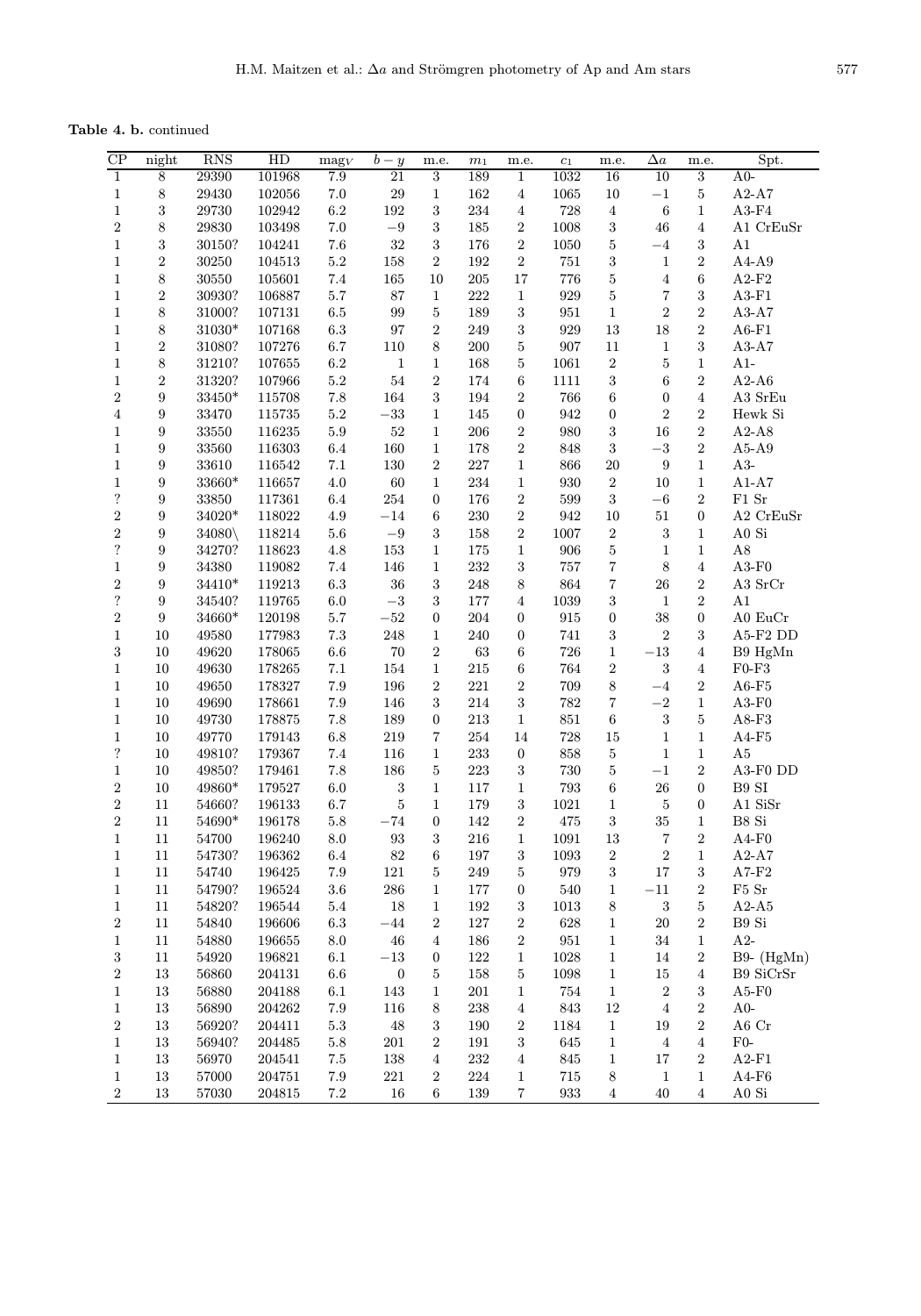Table 4. c. continued

| CP             | night | <b>RNS</b> | HD     | $\text{mag}_V$ | $b - y$ | m.e.           | m <sub>1</sub> | m.e.           | $c_1$ | m.e.           | $\Delta a$     | m.e.           | Spt.    |
|----------------|-------|------------|--------|----------------|---------|----------------|----------------|----------------|-------|----------------|----------------|----------------|---------|
| $\overline{2}$ | 13    | 57070      | 204905 | 7.2            | $-4$    | 1              | 155            | $\overline{4}$ | 1049  | $\mathbf{0}$   | $\Omega$       | 6              | A0 Si   |
| 1              | 13    | 57080      | 204918 | 6.8            | 184     | 1              | 228            | 1              | 764   | $\mathbf{1}$   | $-3$           | $\overline{2}$ | $A7-F5$ |
| 4              | 14    | 58240      | 209339 | 6.7            | 119     | 2              | $-15$          | $\overline{2}$ | 6     | 4              | $-26$          | 1              | Hewk    |
| 3              | 14    | 58280      | 209459 | 5.8            | $-10$   | 4              | 119            | 1              | 1054  | 9              | 1              | 1              | Hg      |
| $\overline{2}$ | 14    | 58290*     | 209515 | 5.6            | $-17$   | 4              | 147            | 1              | 1016  | 4              | 17             | $\overline{2}$ | CrSiMg  |
| 1              | 14    | 58360      | 209711 | 8.0            | 156     | 3              | 222            | $\overline{2}$ | 996   | 5              | 8              | 8              | $A3-$   |
| 1              | 14    | 58400      | 209845 | 7.2            | 79      | 3              | 225            | 1              | 972   | 6              | 15             | 4              | $A1-F1$ |
| 1              | 14    | 58430      | 209920 | 7.2            | 147     | 8              | 236            | 1              | 805   | 8              | 9              | 3              | $A2-$   |
| $\overline{2}$ | 14    | 58470*     | 210071 | 6.4            | $-42$   | 1              | 138            | $\overline{2}$ | 562   | 3              | 18             | 1              | SiCrHg  |
| $\overline{2}$ | 14    | 58520      | 210432 | 7.2            | $^{-1}$ | $\overline{2}$ | 237            | 3              | 895   | 3              | 25             | $\overline{2}$ | CrSiSr  |
| 1              | 14    | 58660?     | 211336 | 4.2            | 161     | $\overline{0}$ | 195            | $\overline{2}$ | 764   | 3              | $-1$           | 1              | $A7-$   |
| 1              | 12    | 58700?     | 211433 | 6.9            | 57      | 4              | 215            | $\overline{2}$ | 980   | 15             | $\overline{4}$ | 5              | A-      |
| 1              | 12    | 58750      | 211643 | 7.1            | 48      | 3              | 219            | $\overline{2}$ | 950   | $\overline{2}$ | $-3$           | 5              | $A3-A7$ |
|                | 12    | 58780      | 211785 | 7.9            | 126     | 3              | 214            | 5              | 854   | $\overline{2}$ | $-6$           | 4              | $A2-$   |
|                | 12    | 58790?     | 211797 | 6.2            | 156     | 3              | 210            | 5              | 803   | 1              | $\overline{2}$ | 1              | $A9-$   |
|                | 12    | 58810      | 211856 | 8.0            | 228     | 5              | 225            | 7              | 695   | 1              | $-10$          | 9              | $F2-$   |
|                | 12    | 58840      | 212079 | 8.0            | 139     | 1              | 220            | 5              | 851   | 1              | $-2$           | 3              | $A0-$   |
| 4              | 12    | 58950      | 212454 | 6.2            | $-43$   | 1              | 102            | $\overline{2}$ | 429   | 4              | 1              | $\overline{2}$ | Hewk    |
| 1              | 12    | 58970      | 212595 | 7.4            | 126     | 6              | 234            | 6              | 846   | 3              | 1              | $\overline{2}$ | $A1-A9$ |
| 1              | 12    | 59080      | 213143 | 7.8            | 222     | $\overline{4}$ | 249            | $\overline{4}$ | 708   | 9              | $\mathfrak{D}$ | 4              | $A5-$   |
| $\overline{2}$ | 12    | 59100      | 213232 | 8.0            | 63      | 1              | 220            | 3              | 997   | 7              | 17             | 1              | A4 Sr   |

Notes to Table 4.:

Col. 1: CP–class

Col. 2: number of night (see Table 2)

Col. 3: Renson number with probability mark:

| ж | well established    |
|---|---------------------|
|   | blank very probable |
| ? | less probable       |
|   | erroneous           |

Col. 4: HD number

Col. 5:  $\text{mag}_V$  from Renson (1991)

Cols. 6–13: own photometry with mean errors (m.e.)

Col. 14: Spectral type according to Renson (1991).

ference in  $\Delta a$  is: for HD 71866 +9 mmags, for HD 115708 0 mmags and for HD  $118022 + 3$  mmags. Lebedev (1986) has 5 CP2 stars in his catalogue in common with our sample for which the differences in  $\Delta a$  are: HD 90044 +22 mmags,  $HD 118022 +10 \text{ mmags}, \quad HD 120198 +1 \text{ mmags},$ HD 196178 −1 mmags and HD 204411 +5 mmags. The tendency of slightly larger  $\Delta a$  values is expected by the fact that the central wavelength of the  $g_2$  filter in our system has been slightly shifted to the blue, thereby moving into the deeper part of the 5200 A depression feature.

Comparison with Geneva photometry: in all cases where our  $\Delta a$  values indicate photometric non-peculiarity, we also find non-peculiar values of the Geneva indices, i.e. for HD 86274 (?), 92728, 94334 (?), 115708 (\*) 118214 (\), 196133 (?) (the signs in parentheses mark the probability of peculiarity as given by Renson 1991). The photometric evidence obviously supports the assessment of the Rensoncatalogue, taking into account that HD 115708 is a very late type CP2-star (for this type  $\Delta a$  only in very rare cases shows peculiar values).

Note on an individual object:

HD 210432 and HD 210433 form a visual binary, for which Renson (1991) because of similar brightness concludes the impossibility to assign peculiarity to one of both. Looking at our  $uvby$  and  $\Delta a$  values we are in favour of HD 210432 to be the CP2 star and HD 210433 to have spectral type B9.5 V, contrary to Abt (1985) and also to the entry in Renson (1991). HD 210433 has served as normal star in our study for the definition of the normality line.

#### 3.2. CP1 stars

Figure 3 shows the diagram a vs.  $b - y$  for this group. HD 196655 is outstanding with  $\Delta a = 34$  mmags. Such a high value has never been observed for a metallic line star. The classification as CP1 star rests on Bidelman (1985) using objective prism spectra. We propose this object for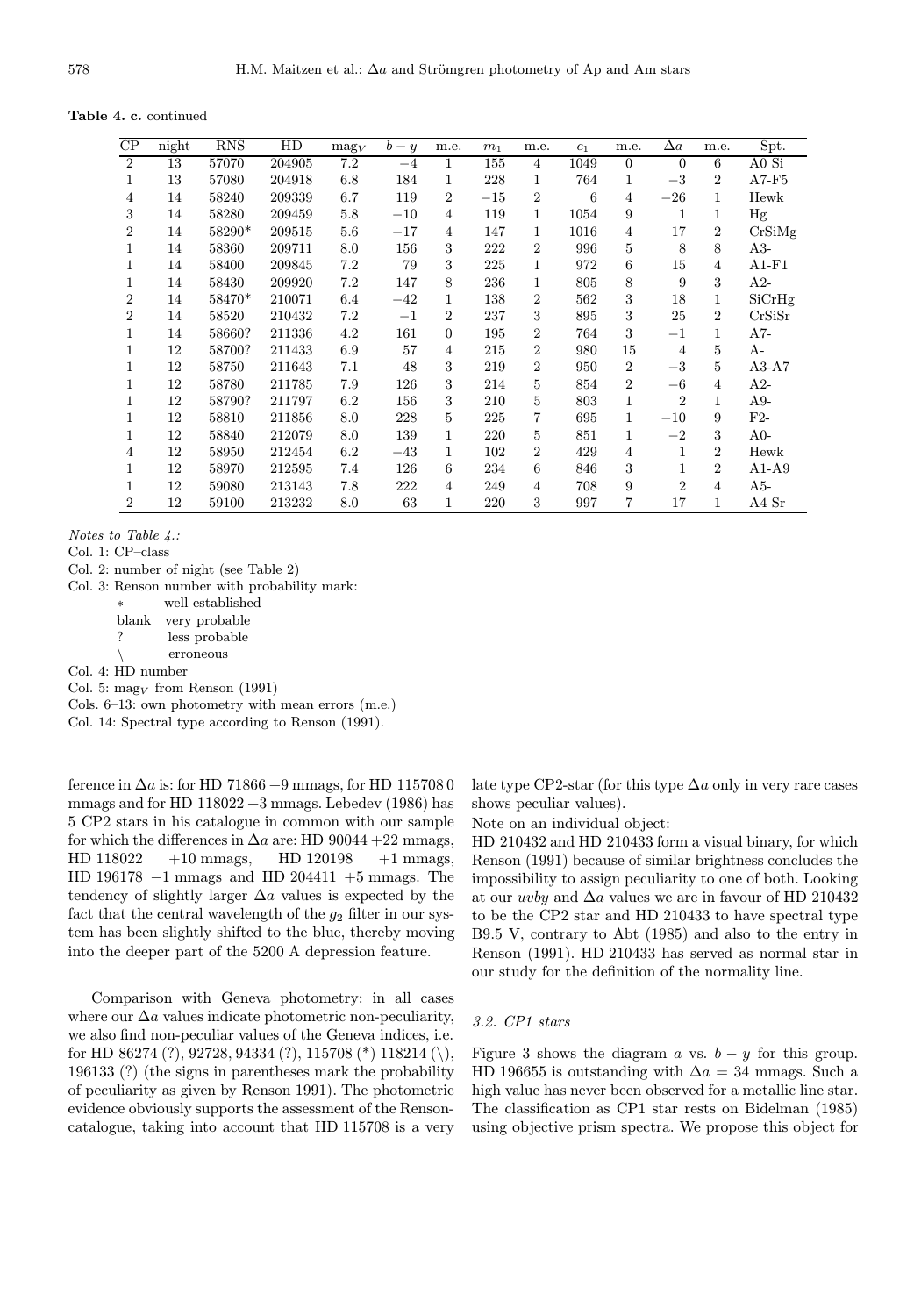



Fig. 2. a vs.  $b - y$  for CP2 stars

reobserving both spectroscopically and photometrically in order to decide whether this star is CP1 or CP2. The same applies also to those five stars which are in such a distance above the normality line that they would be individually considered to be moderate CP2 stars if no other information should be available: HD 107168, 116235, 196425, 204541 and 209845 with  $\Delta a = 18, 16, 17, 17$  and 15, resp.

Only one star deviates significantly below the normality line: the  $\delta$  Del star HD 79066 with  $\Delta a = -16$  mmags.

Discarding the 6 cases of significant deviations above the normality line and those cases with question mark in the Renson-catalogue we arrive at the conclusion that the average deviation of CP1 stars above the normality line is less than one standard deviation from the mean of the group.

A note is due to the following CP1 star:

HD 209711=RNS 58360 has a published value, cited in Renson (1991)  $m_1 = 137$  mmags. Considering the other Strömgren parameters this would mean that the star is metal deficient, not Am as listed in the Renson catalogue (A3-). Since this star exhibits the largest difference between observed and published  $m_1$  by far, we tend to assume that the correct value would be clearly larger than 200 mmags and that perhaps 137 should be replaced by 237.

Fig. 3. a vs.  $b - y$  for CP1 stars

#### 3.3. CP3 stars

Our 8 stars are very close to the normality line in Fig. 4 with one exception: HD 196821 which has  $\Delta a =$ 14 mmags, and thus is just at the threshold of peculiarity in this index. This means that at such low levels of photometric peculiarity one has to be careful to assign the star to the CP2 group as well as in the case of CP1 stars with similar  $\Delta a$  values. Spectroscopy has also to be improved in order to establish the final type. The slightly trend towards positive  $\Delta a$  values for the CP3 stars of our sample is in good agreement with the results of North (1984).

We should add a note here concerning  $\Delta a$  values for three CP3 stars of our sample common to the catalogue of Lebedev (1986): for HD 77350, 78316 and 89822 he derived (from spectrophotometric scans)  $\Delta a = 18, 15, 16$ , resp. while our  $\Delta a$  photometry yields 1, 1, 6, resp. It would be interesting to find out the reason for the peculiarity of Lebedev's synthetic  $\Delta a$  values.

#### 3.4. CP4 stars

Including one He strong star HD 209339 in this grouping we notice that only one of those 5 stars has a peculiar  $\Delta a = 31$ : HD 79158 (Fig. 4) and therefore may be considered as magnetic peculiar star.